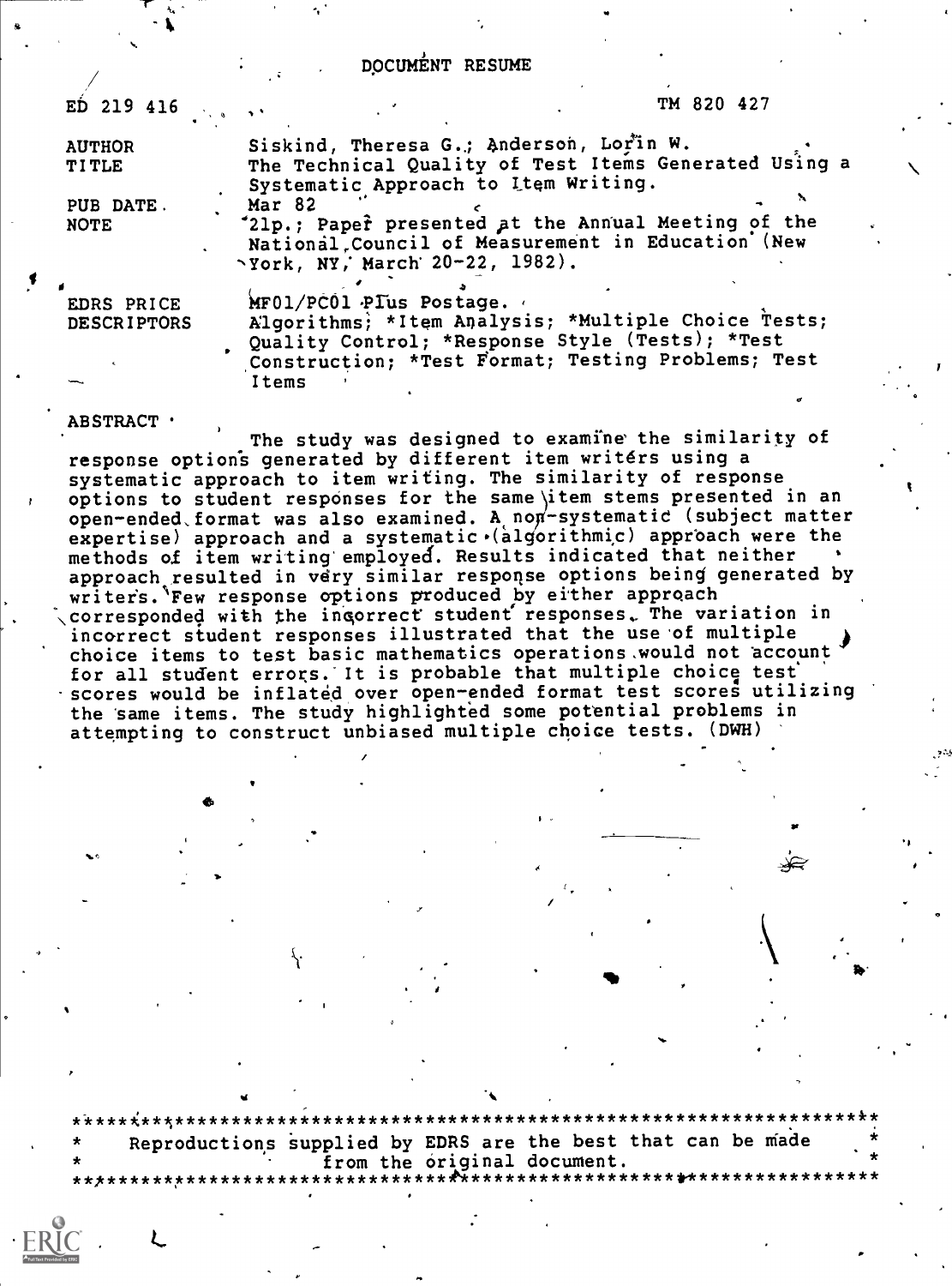**U.S. DEPARTMENT OF EDUCATION NATIONAL INSTITUTE OF EDUCATION** EDUCATIONAL RESOURCES INFORMATION **CENTER (ERIC)** 

X This document has been reproduced as received from the person or organization originating it

Migor changes have been made to improve reproduction quality

. Points of view or opinions stated in this docu , ment do not necessarily represent official NIE position or policy

The Technical Quality of Test Items Generated Using a Systematic

O

02194

لىبا

 $5/27$ 

 $7/10.520$ 

Approach to Item Writing

Theresa G. Siskind

. Charleston (S.C.) County Schools

Lorin W. Andgrson

University of South Carolina

TO THE EDUCATIONAL RESOURCES<br>INFORMATION CENTER (ERIC)."

ERMISSION TO REPRODUCE THIS MATERIAL HAS BEEN GRANTED BY

Siskind

Paper presented at the Annual Meeting of the National Council of Measurement in Education, New York, March 19-23, 1982.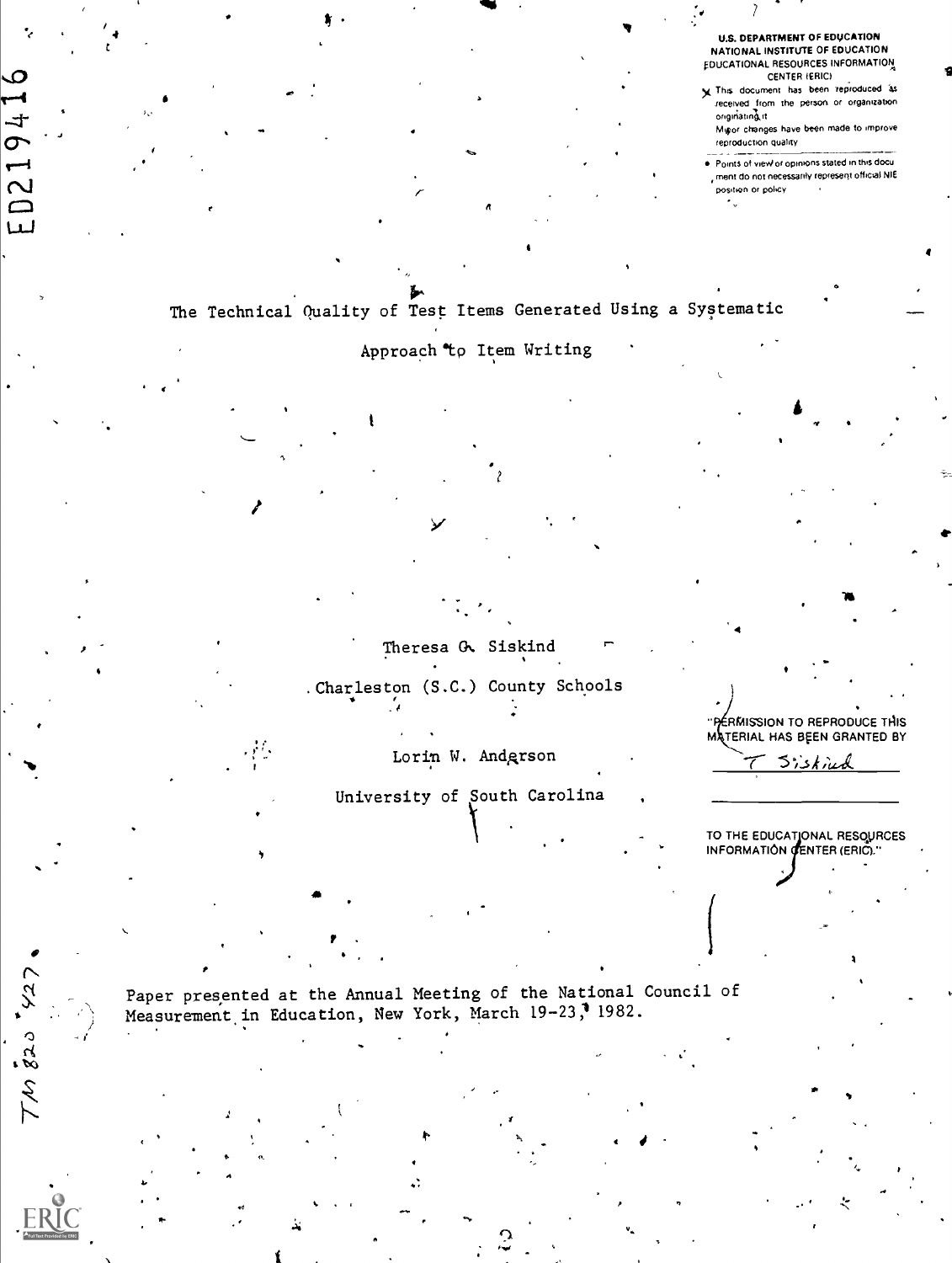The Technical Quality of Test Items Generated Using a Systematic Approach to Item Writing

The intrusion of criteflon-referenced testing into the educational One of these developments has resulted from the call for greater scene has led to several interesting and potentially useful developments. specificityof item writing ruled and operations if test scores are to become increasingly meaningful. Bormuth (1970) was one of the first to emphasize the need for such increased specificity. According to Bormuth, results obtained from tests made by traditional methods cannot be used as evidence in deciding issues of public policy or instructional theory because "there is no way to refute or confirm the results of a study in which items made by traditional methods were used. The reason for these problems is that items made in the traditional manner are derived through private intuition of the item writer rather than through a set of operations open to public inspection" (Bormuth, 1970, p. 7; emphasis ours).

In response to this identified problem Bormuth devised an approach to item writing which he termed "item transformations." The main purpose of/the approach was to increase the similarity of achievement test items written by different item writers to assess student acquisition of the same objectives. Subsequently, a number of educators and testing experts developed other systematic, explicit approaches in order to minimize so-called "item writer bias." Hively et al.'s (1973) ,item forms, Durntn and Scandura's (1973) algorithmic approach, Popham's (1975) amplified objectives, Berk's (1978) mapping sentences, and Tiemann and Markle's (1978) concept-based testing <sup>0</sup> 4 represent five of the most potentially useful approaches. In a recent review of.-systematic item writing approaches Roil and Haladyna (1980) endorse the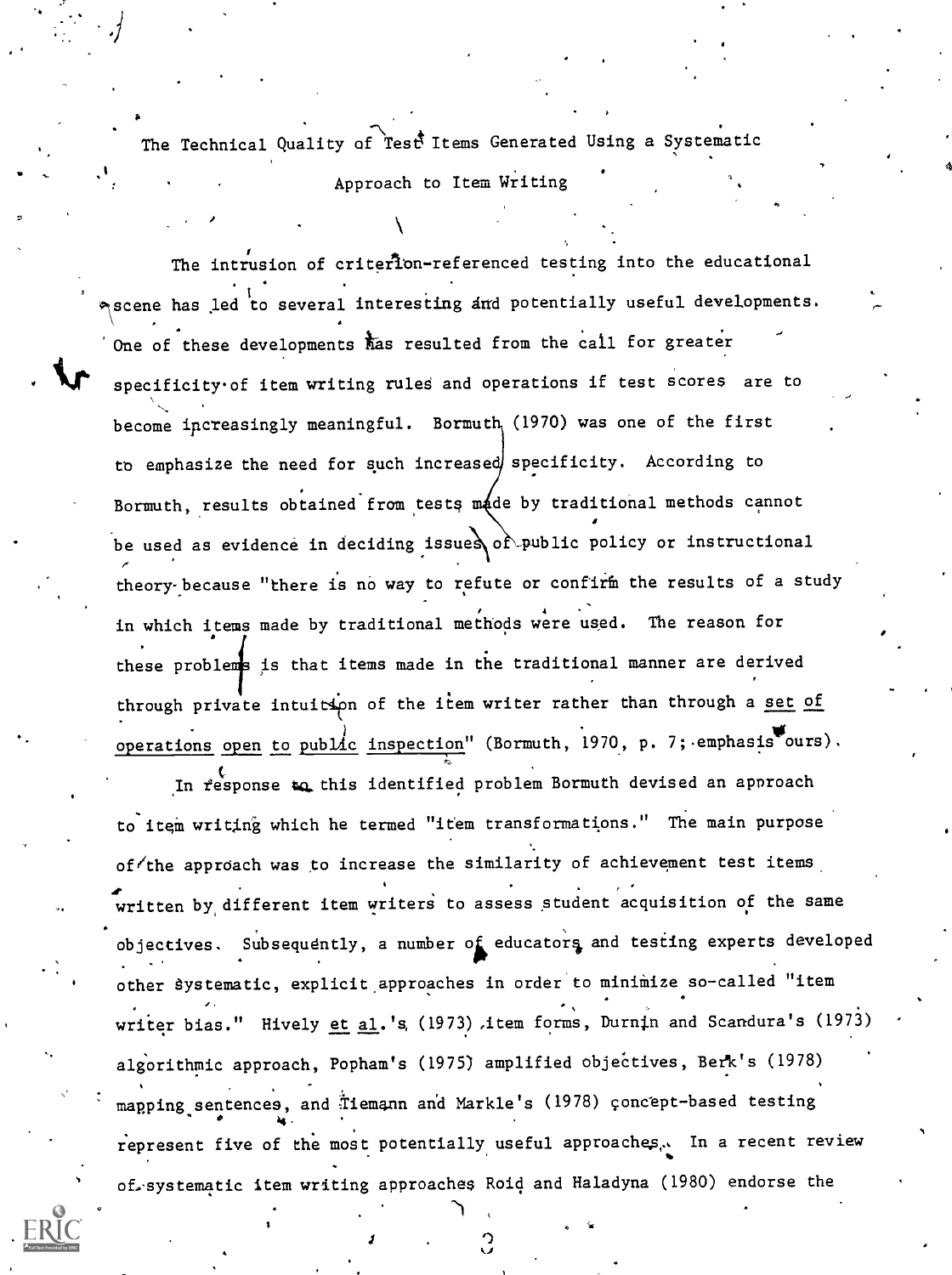<sup>r</sup> 'Continued and increased use of these approaches while contending that "(m) any of the problems of item-writer bias may be avoided by employing one 4 of several domain-based item-generating approaches" (p. 309).

2

Despite the magnitude of the problem identified by Bormuth and the endorsement by Roid and Haladyna of systematic item writing approaches as potential solutions to the problem, relatively little research has been conducted to examine the validity of the endorsement. The research conducted e e control de la control de la control de la control de la control de la control de la control de la control <br>En 1919, en 1919, en 1919, en 1919, en 1919, en 1919, en 1919, en 1919, en 1919, en 1919, en 1919, en 1919, en to date has employed a traditional index of item difficulty as the dependent variable Haladyna and Roid, 1978). That is, if items generated by different r item writers are associated with similar item difficulties, item-writer bias is said to have been minimized or eliminated.  $\cdot$ 

The use of an index of item difficulty as an indicator of item-writer bias is problematic for at least two reasons. First, if bias is defined in terms of the deviation from a "true" difficulty, then similarity of item difficulties may or may not indicate the elimination of bias: Perhaps both of the item writers employed in one of the Haladyna and Roid studies were equally and systematically biased. Af so, little variation in, the difficulty of the resulting items, would be a likely result. Second, a comparison of the items thereslves (in addition to students' responses to the items) seems necessary if item- writer bias is to be adequately examined and, ultimately, explained.

The issue of item-writer bias for wultiple-choice tests includes two. facets. First, item stems derived by different item writers from a given content area should be similar as well as' repiesentative of the content  $\bullet$  and  $\bullet$ tested. Second, response optiohs should be replicable across itam writers while also mirroring actual student errors. The present study focuses on the latter of these two aspects of item writer bias.

.:\*\*

 $\ddot{a}$ 

6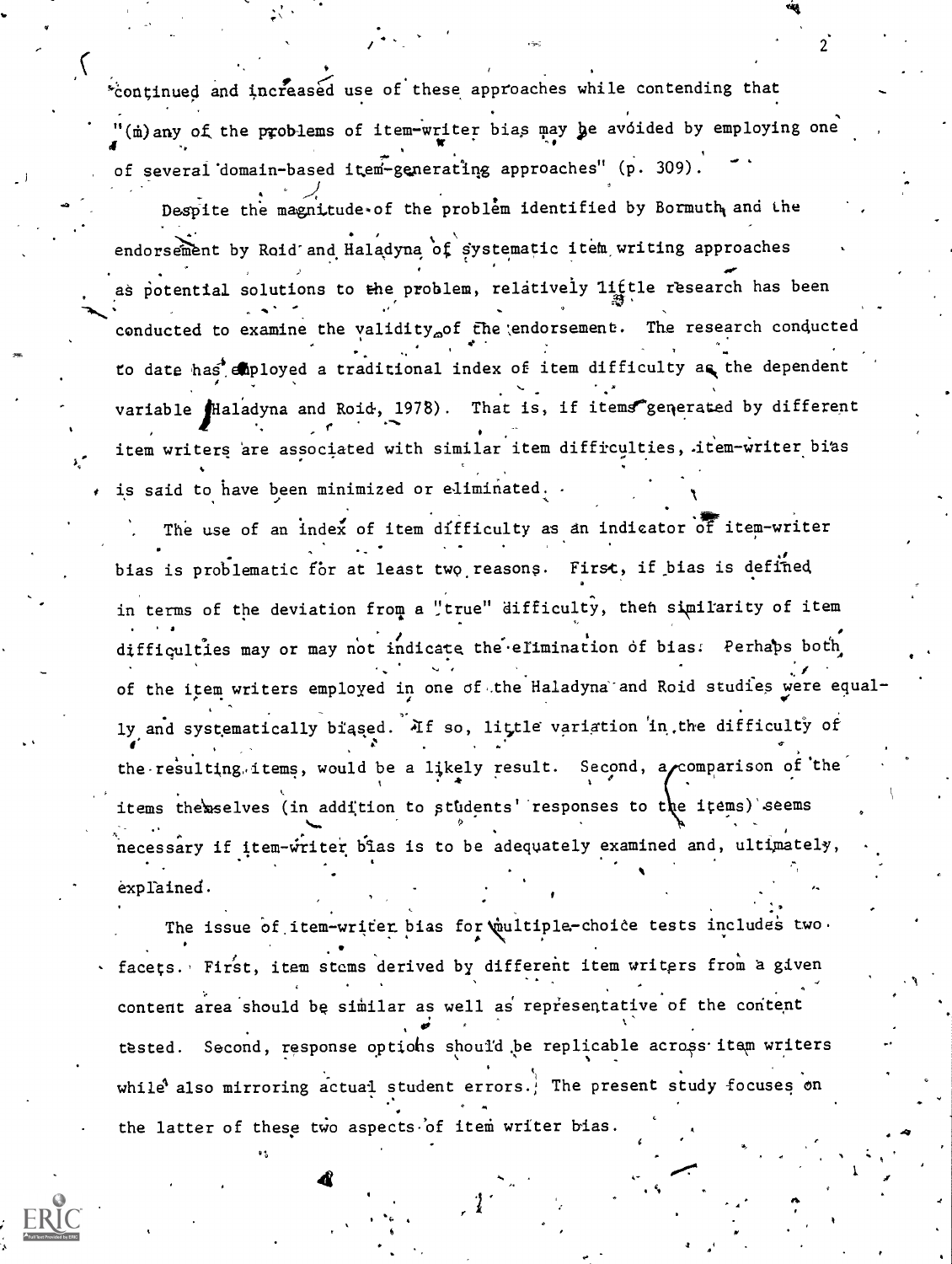More specifically, the purposes of the study were to examine 1) the similarity of response options generates by different item writers using a systematic approach to item writing, 2) -the similarity of response options generated by different item writers who were subject matter specialists and had no knowledge of systematic approaches to item writing, and 3) the similarity of the response options generated by both aforementioned groups of item writers to student responses for the same item stems presented in completion, rather than selection, format.

#### Samples and Procedures

't

Three samples were included in the study. Two samples consisted of item writers; a third was composed of sixth grade pupils. ,The two samples of item writers differed both in terms of their educational background and in the instructions they received relative to the generation of response options.

Sample<sup>'</sup>A consisted of four certified secondary-level teachers holding Masters degree's in mathematics education. These teachers were instructed to examine twenty arithmetic exercises (five problems each for addition, sub traction, multiplication, and division of whole numbers). Based on their  $k$ , knowledge of the way in which sixth grade students learn to work these types of problems, these item writers were asked to generate response options that would correspond to errors such students would be likely to make. Three incorrect response options were to be generated. for each exercise resulting in a total of 60 incorrect response options.

Sample B was composed of four undergraduate students enrolled in a test construction course during the next-to-last semester of their senior yeár. All of these students were majoring in early childhood, elementary, or special education. All had previously completed one course in mathe- , matics education.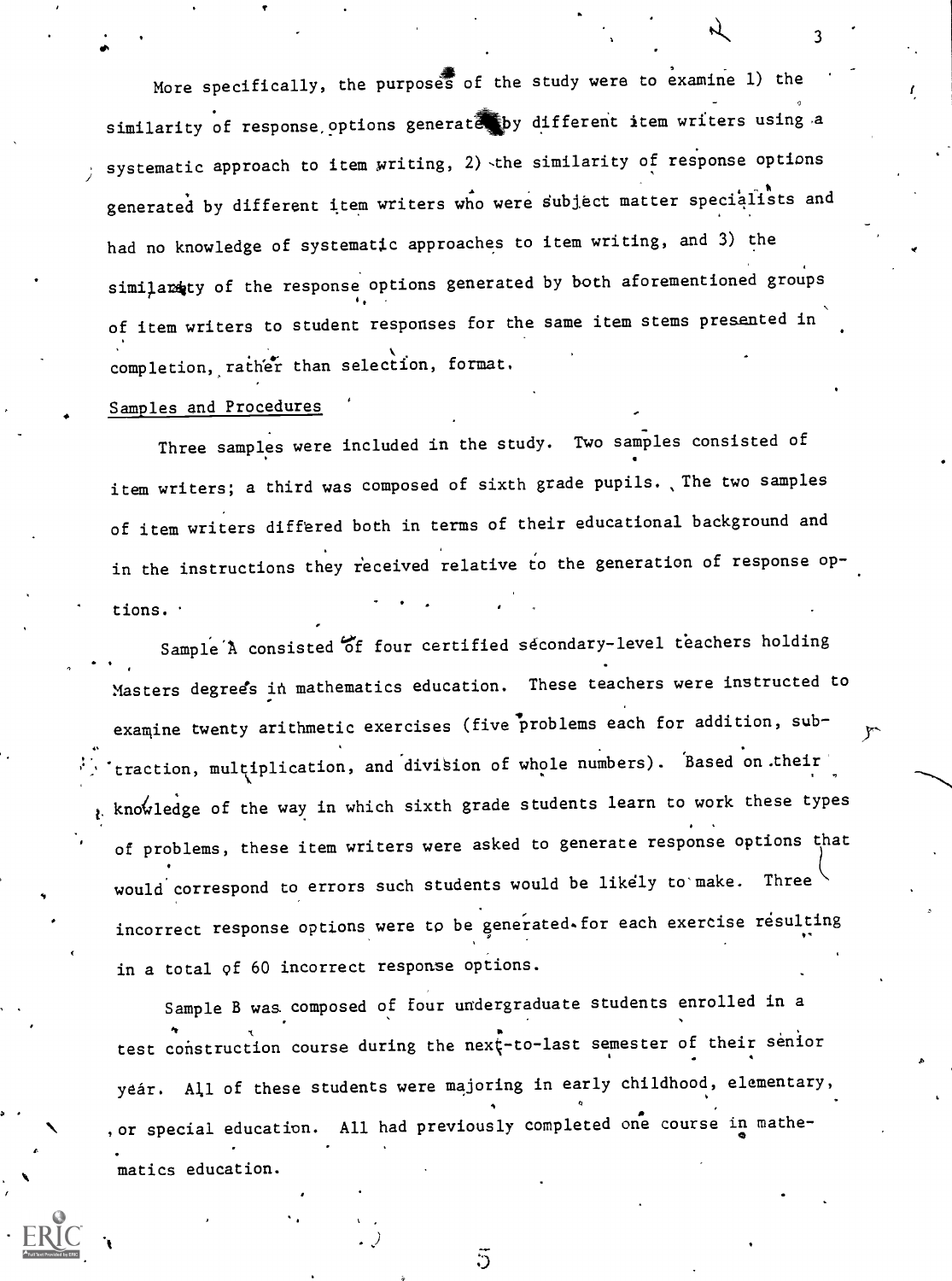One segment of the test construction course was devoted to systematic approaches to item writing. During this segment, one ninety-minute class period was spent on Durnin and Scandura's (1973) algorithmic approach. Briefly, the algorithmic approach is based on the assumption that students A. ....\_/' , use rules tø solve problems. «By taking account of the rules -- processes r , and , and , and , and , and , and , and , and , and , and , and , and , and , and , and , and , and , and and decision points -- that students use to solve problems, a flow chart can be diagrammed for a given type or category of problems'.

4

Four flow charts diagramming procedures for solving addition, subtract tion, multiplication and division problems for whole numbers had.been constructed by the instructor of the course. (Each flow chart has previously been validated by a teacher feview process involving at least three teachers,) The undergraduate students were trained to read the flow charts. In addition, students were fold that incorrect response options for math problems could be generated by utilizing the flow charts. In the derivation of options, these students were instructed to make either a process error (an error in performing a step or specified activity) or a decision point error (an error in selecting the appropriate route through the flow chart). The erroneous process or path was to be followed until the algorithm was completed, resulting in an incorrect response. Thus, for each pass through the flow chart, a unrque error was to be committed. As in the case of the  $\overline{a}$ . item writers.in Sample A, those in Sample B were instructed to generate 60 response options for the 20 arithmetic exercises.

Sample C consisted of 131 sixth grade pupils enrolled in one of Six Imathematics classes. Three different teachers, each teaching two classes, instructed the six classes. The same, textbook was used in all of the classes. A completion test consisting of only the 20 arithmetic exercises was prepared and distributed.to the students. The test directions asked

0,,,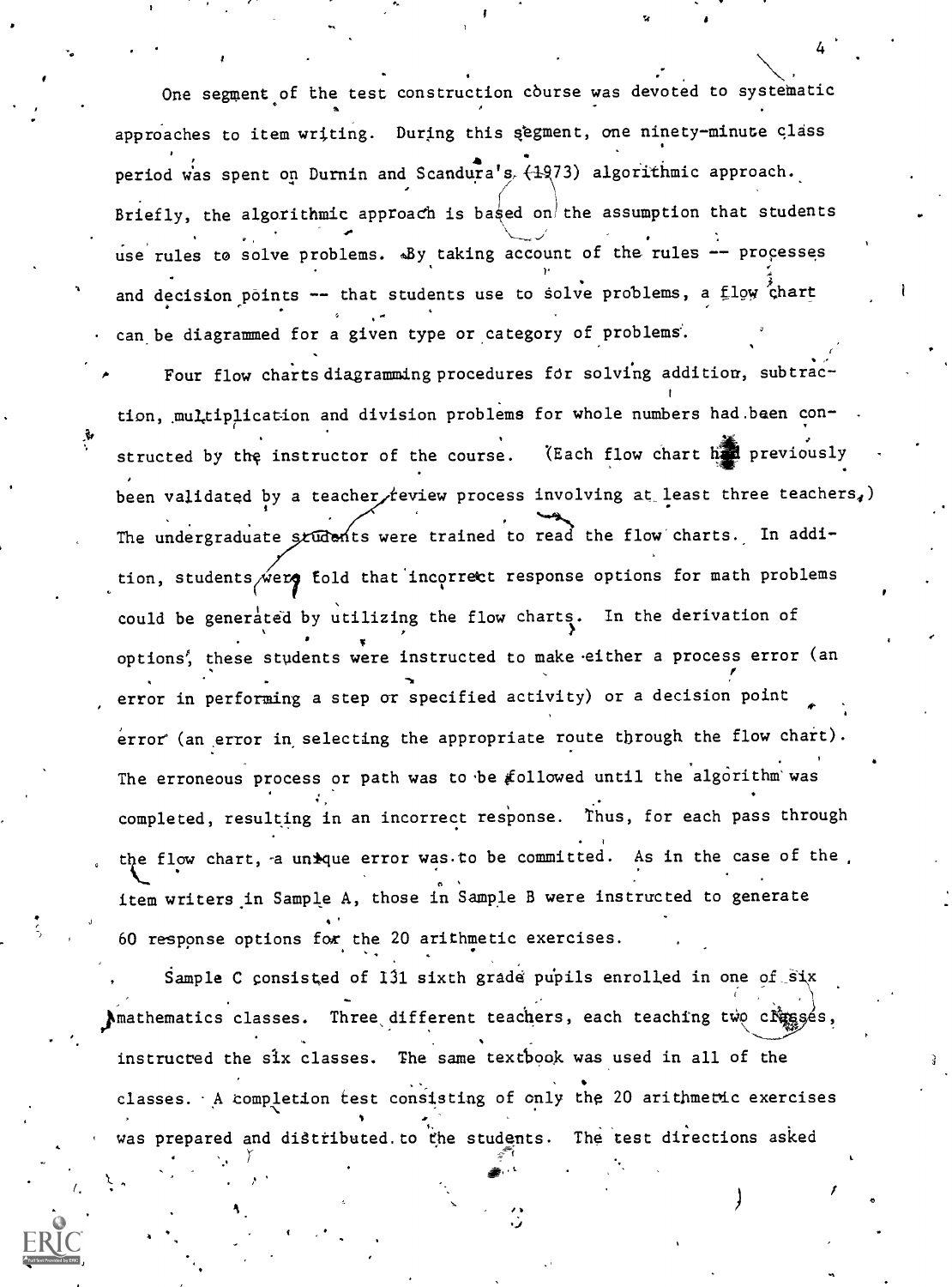the students to work each problem and write the answer on the test itself. No time limits were imposed for completion of the test. Findings Concerning Similarity of Response Options Generated by Each Approach

5

Analyses of the response options generated by the item writers using the algorithmic approach and those having subject matter expertise suggest that neither approach, independently, yielded very similar distracters. Considering the total number of response options generated by both samples of item writers, 71 per cent of those generated by the subject matter experts differed from one another. Similarly, 80 per cent of the responses generated by the item writers employing the algorithmic approach were  $k$ dissimilar. The number and percentages of different response options de-<br>C veloped by each approach are reported for each item and all items in Table 1.

#### Insert Table,1 about here

Table 1 provides an indication of the variation in generated response options for each approach. However, even if all item writers duplicated each other's distracters, the percentage of different responses would be 25 per cent (indicating each of the four writers had derived the same three options). Table 2 further explicates Table 1 by reporting how many item writers for each approach, separately, derived the same response option.

Insert Table 2 about here

Despite classification by Roid and Haladyna (1980) as one of the more objective item writing approaches, on one plane the algorithmic approach is no less "biased" than more traditional approaches to item writing. In fact, as Tables 1 and 2 indicate, the algorithmic approach tended to result in a greater variety of response options than the non-systematic approach.

.0

41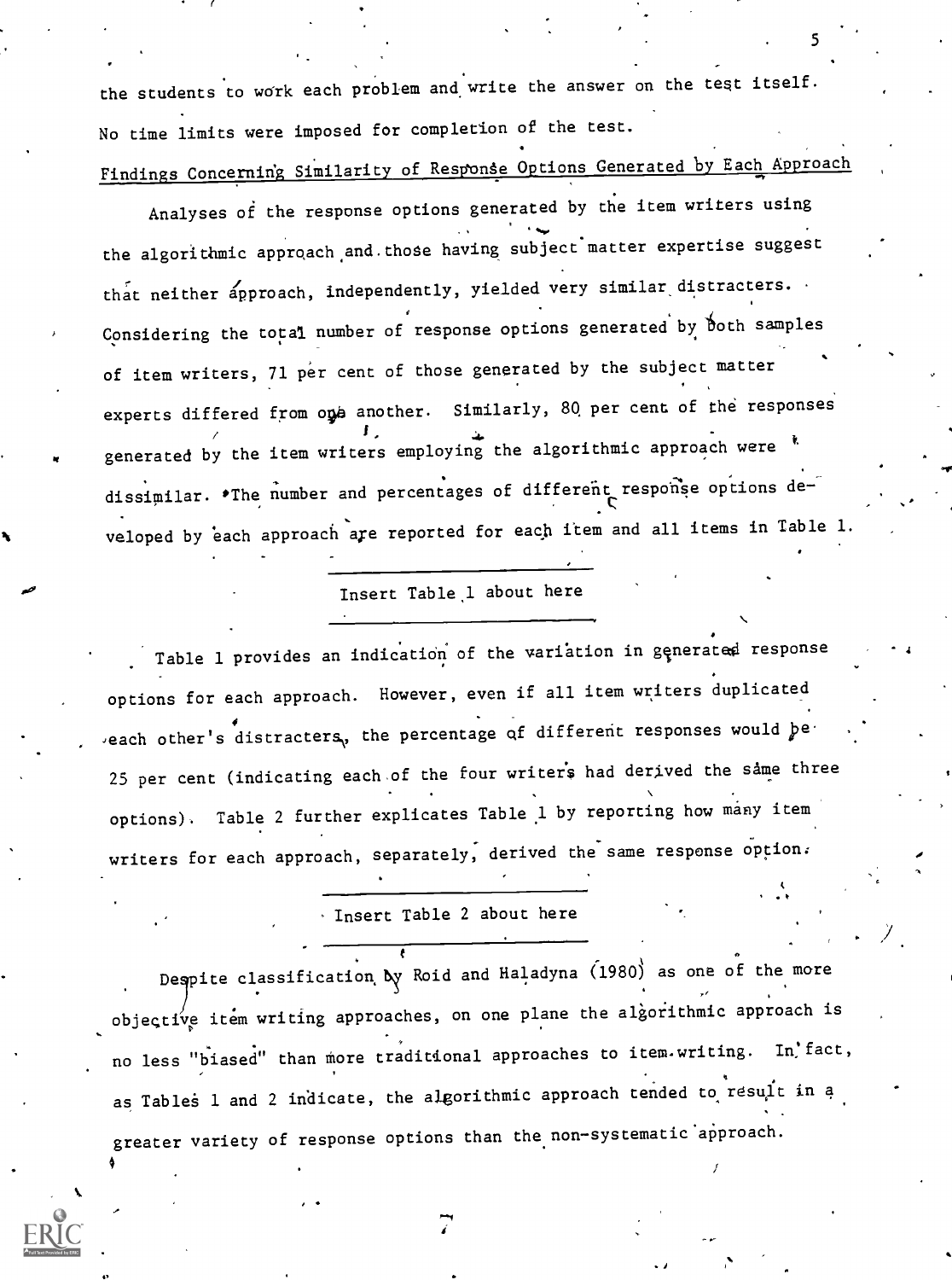When examined from another perspective, however, the algorithmic approach may be well be viewed as relatively "unbiased". If indeed the algorithmic approach does account for rules governing the thought proc- ,. esses, one might expect response options generated by this approach to vary  $according$  to the number of processes and decision points present in the correct response algorithm. That is, the more processes and decision points, the greater the chance for student error, and the greater the number of response options that can be generated.

6

S

 $\bullet$ 

To investigate this possibility, the percentage of dissimilar response options generated by the algorithmically-based.item writers was correlated with the number of procedures and decision points present in the correct response algorithm. The resultant correlation was  $0.51$  (p  $\lt .05$ ). This finding suggests that the algorithmic approach to response/option derivation is sensitive to the complexity of the procedure being tested.

Further analyses resulted in a correlation of 0.55 between the number of dissimilar response options generated by the two samples of item writers. Additionally, the correlation between number of dissimilar response options written by the subject matter specialists and the number of processes and decision points in the correct response algorithms was 0.47. These findings suggest that subject matter specialists may be intuitively following rules in deriving their response options.

Findings Concerning Similarity of Response Options Generated by Both Approaches

In addition to a great deal of "within-approach" variability among response options, a great deal or cross-approach variability was also apparent. Table 3 reports the number of response options generated for each of the 20 exercises by writers for both approaches and the number of writers for each approach deriving the same option(s) common to both approaches.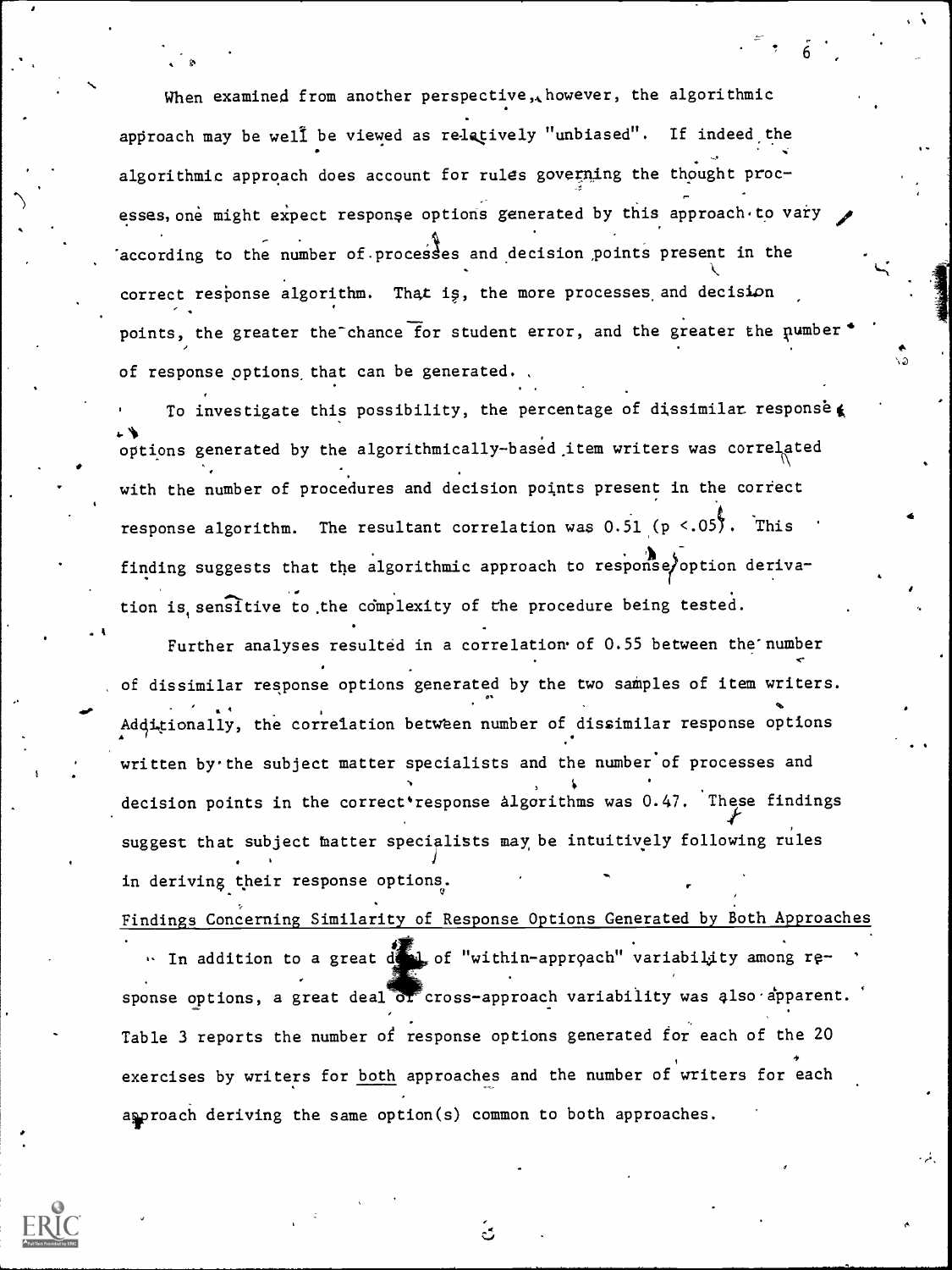#### Insert Table 3 about here

 $\mathcal{T}$  and  $\mathcal{T}$ 

Table 3 illustrates that there is little commonality between response options generated by the two approaches. A closer examination of the actual response options indicates that this finding may be attributable, in part; to inherent differences in the two approaches. In specific, the algorithmic approach discourages individuality in errors and encourages continued commission of an error once it is committed. Thus, for example, in a threedigit subtraction problem with borrowing, once item writers using the algorithmic approach commit a borrowing error, the same error should be committed throughout the problem. Whereas, subject matter specialists may employ their own judgment as to whether or not an error will be continually  $\bullet$  committed.

### Findings Concerning Similarity Between Generated Response Options and Supplied Responses

A comparison of response options generated by writers using both approaches with responses supplied by the sixth-grade students indicates that relatively few of the distracters produced by either sample of item writers . correspond with incorrect responses made by the students. Of all incorrect responses made to the 20-exercises, 13 per cent were identical to response options generated'by the subject matter specialists and 20 per cent were the same as those produced by the item writers using the algorithmic approach. Table 4 reports the number of incorrect responses made by the students to each item as well as the number and per cent of student-supplied responses corresponding to the response options generated by the two samples of item writers.

Insert Table 4 about here

З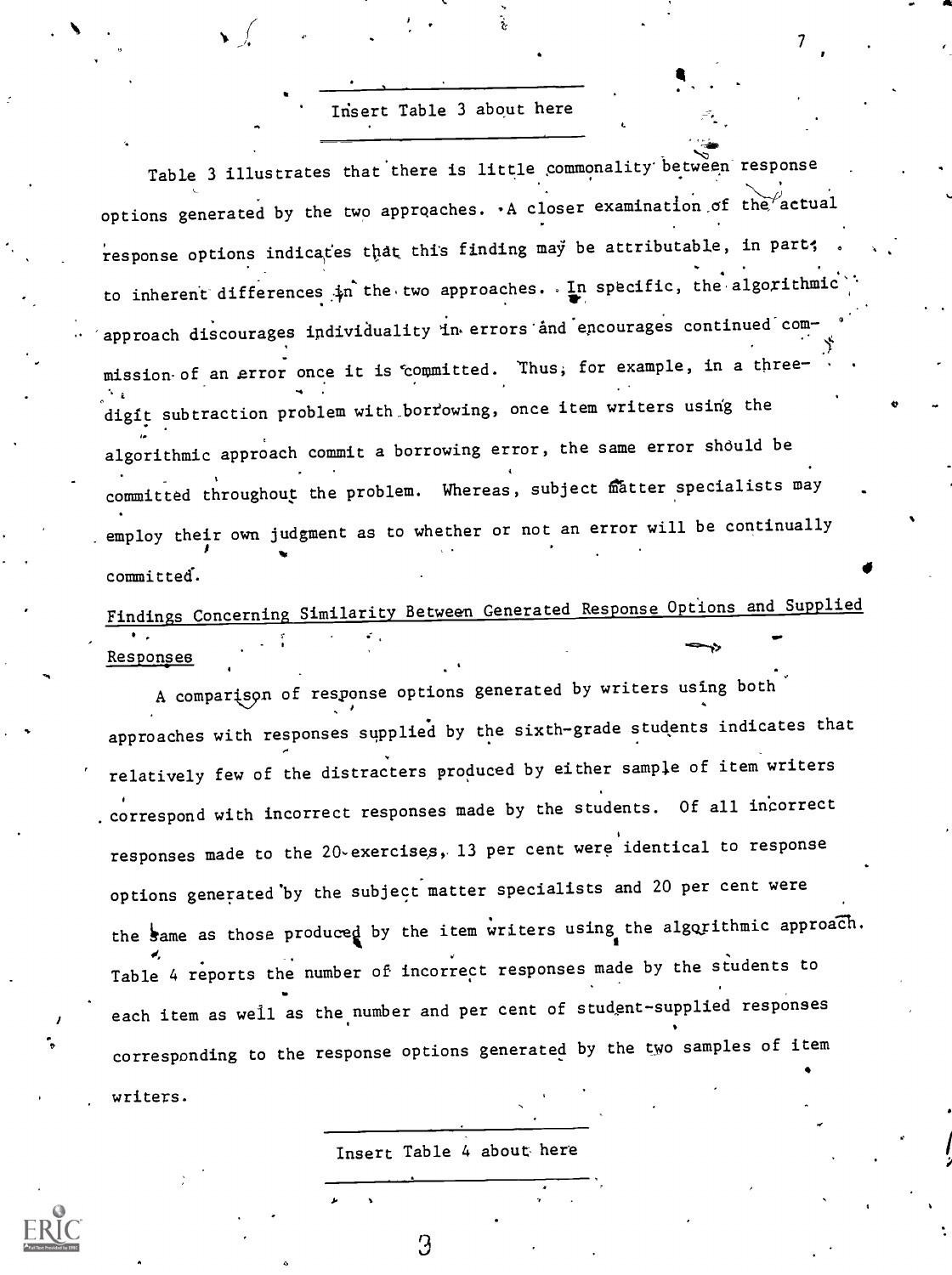The algorithmically-derived 'distracters matched more of the incorrect student responses than options derived by the subject matter experts for 13 of the 20 items. However, neither approach would have resulted in multiple-choice items in which response options matched the majority of incorrect student responses. Furthermore, the analyses summarized in Table 4 utilized all response options generated by item writers (i.e.  $\triangle 10$ , 11 or 12 response options). Multiple-choice items typically allow only four or five options.

8

Interestingly, the'response options generated by the greatest dumber of item writers were frequently not the responses which most often matched, the correct student responses or the most frequently occurring incorrect student responses. Consider, for example, Item 8 which was answered incorrectly by 38 students. Nineteen (or 50 per cent) of these incorrect responses matched distracters generated by the subject matter specialists  $(see, Table 4)$ . However, the three response options most frequently generated by the subject matter specialists corresponded with only two of the students' incorrect responses. In contrast, response options generated by a single subject matter specialist corresponded with the incorrect responses made  $\mathcal{L}$ by eight students:

This phenomenon is especially problematic with respect to the generation of multiple-choice items. If, in constructing, Item 8, one had selected in addition to the correct answer, the three response options generated most frequently by writers, only 95 (73%) of the student responses would have , matched the multiple-choice options. If, on the other hand, one had incorporated into Item 8', options less frequently supplied by writers, 110 (84%) student responses would have matched the options.  $\sim$ 

Full Text Prov

J.

ft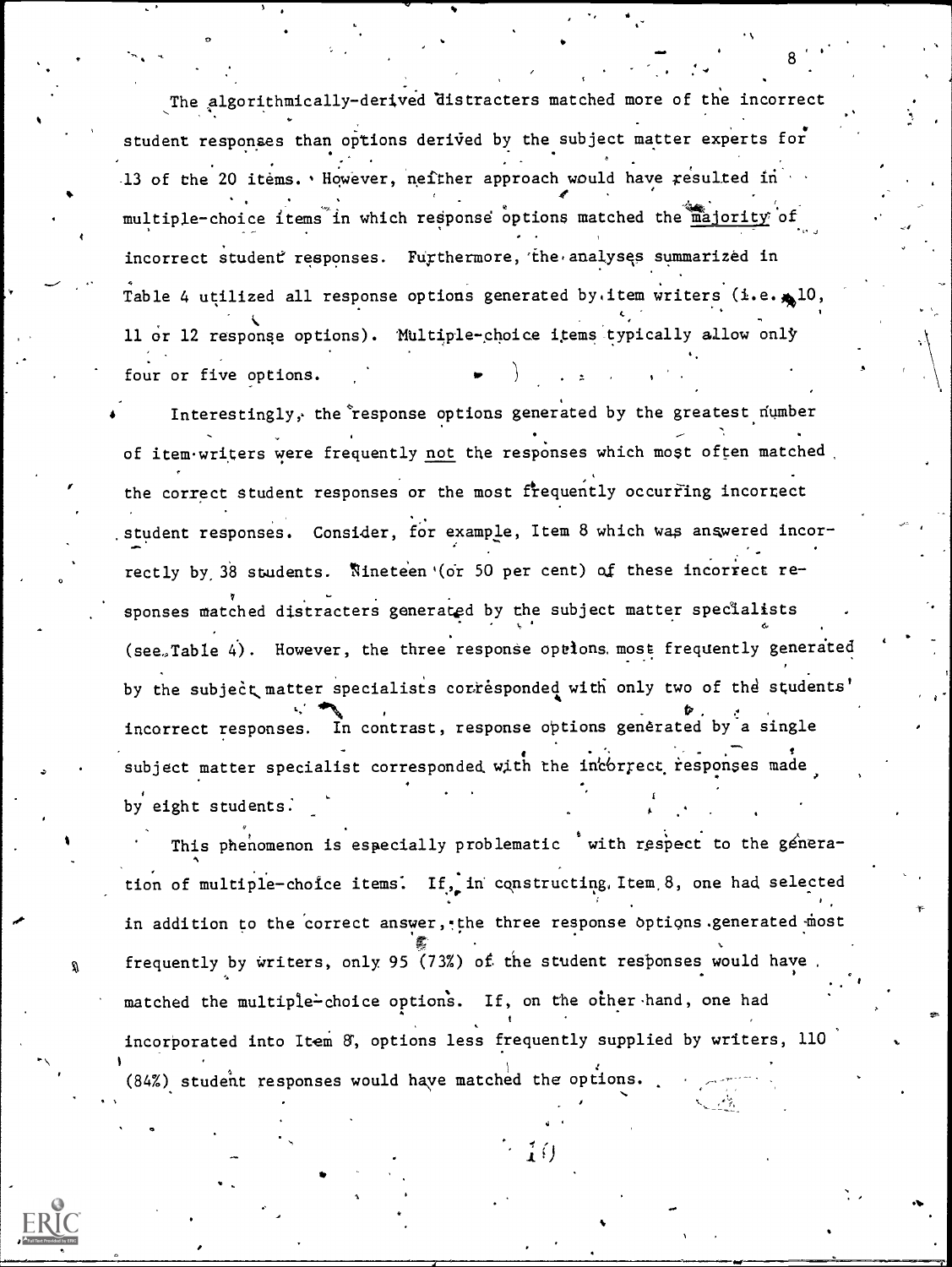One major contributor to the lack of congruence between the response  $\epsilon$ , options generated by the item writers and the responses supplied by the  $\sim$ students is lack of consistency among the incorrect responses of students, in Table 5 reports the number of students responding incorrectly to each item. and the number and percentage of different responses to each item. A distinction is drawn between the number ofstuderits missing the item (N Incorrect) and the, number of students who attempted the item and missed it (N Angwering). In a test situation, an unanswered question would most likely be marked incorrect. In an analysis of responses, however, questions left unanswered by different students do not necessarily represent the same response or terfor. Whereas one student may have overlooked the item, another may not have been able to compute the answer.

Insert Table 5 about here,

The analyses summariced by Table 5 show that among students who answer addition, subtraction, multiplication and division problems incorrectly, . few arrive at the same incorrect answer. An attempt to analyze the students'. incorrect responses across items uncovered only one student whose incorrect responses exhibited a pattern, and for that student, only four of five incorrect responses followed the pattern. Further analyses uncovered little relationship between the number of different-incorrect student responses and the number of processes and decision points in a correct response algorithm  $(r = 0.18, p \times .05)$ . It appears from these preliminary analyses that most student errors in responding to this type of test problem are random; that is, they follow no systematic pattern. Item writers are unlikely to generate .<br>random error response'options, thus in part, explaining the lack of congru-. ence between student responses and the generated response options. Eurthermore, student errors may be compounded, thus partially explaining why student

9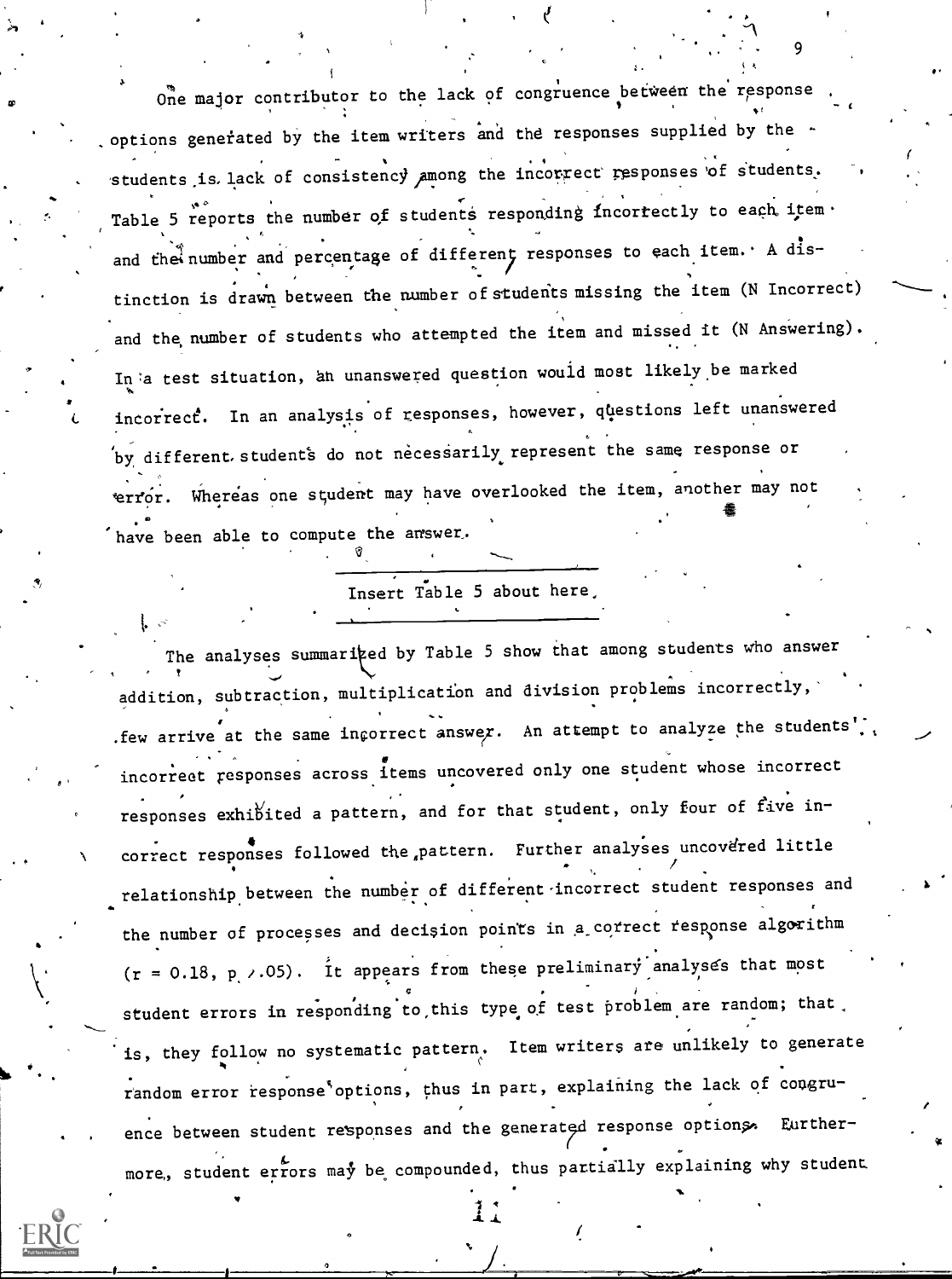responses were so poorly matched to generated.response options, especially algorithmically derived options.

#### Discussion

 $4 - 4 - 4$ 

Recent item writing technology has emerged, at least in part, as a  $\mathbf{v}$  , we have the set of  $\mathbf{v}$ responpe to lack of xeplication among item writers. The purposes of this study were 1) to examine whether or not different item-writers would generate similar multiple-choice response options, and 2) to examine whether or not the response options were similar to actual student responses to the same item stems presented in open-ended format.

In answering the first purpose, two different methods of item writing were employed - a non-systematic (subject matter expertise) approach and a **ft** and the second second  $\mathbf{r}$ systematic (algorithmic) approach. Findings indicated that neither approach resulted in very similar response options being generated by writers. Although in one respect this may be viewed as evidence of item writer bias, from another point of view, this finding may be viewed as evidence of minimization of item writer bias in that the number of different response options is related to the underlying difficulty of the item.

Few options were generated by both approaches. By nature, the approaches are very different, therefore, they would not be expected to produce the same response options. However, a closer inspection of the actual options indicates that the restriction in the algorithmic approach to one error per pass contrasts with the employment of judgment by subject matter experts.

With regard to the second purpose of the study, student responses to open-ended items were compared to the responses generated by the two samples of item writers. Few response options produced by either approach corresponded with the incorrect student responses. Item-writer response options 4 which did correspond to the student responses, were rarely the most frequently, generated distracters. . One reason for the lack of congruence between item-

 $12$ 

tido,

4

10,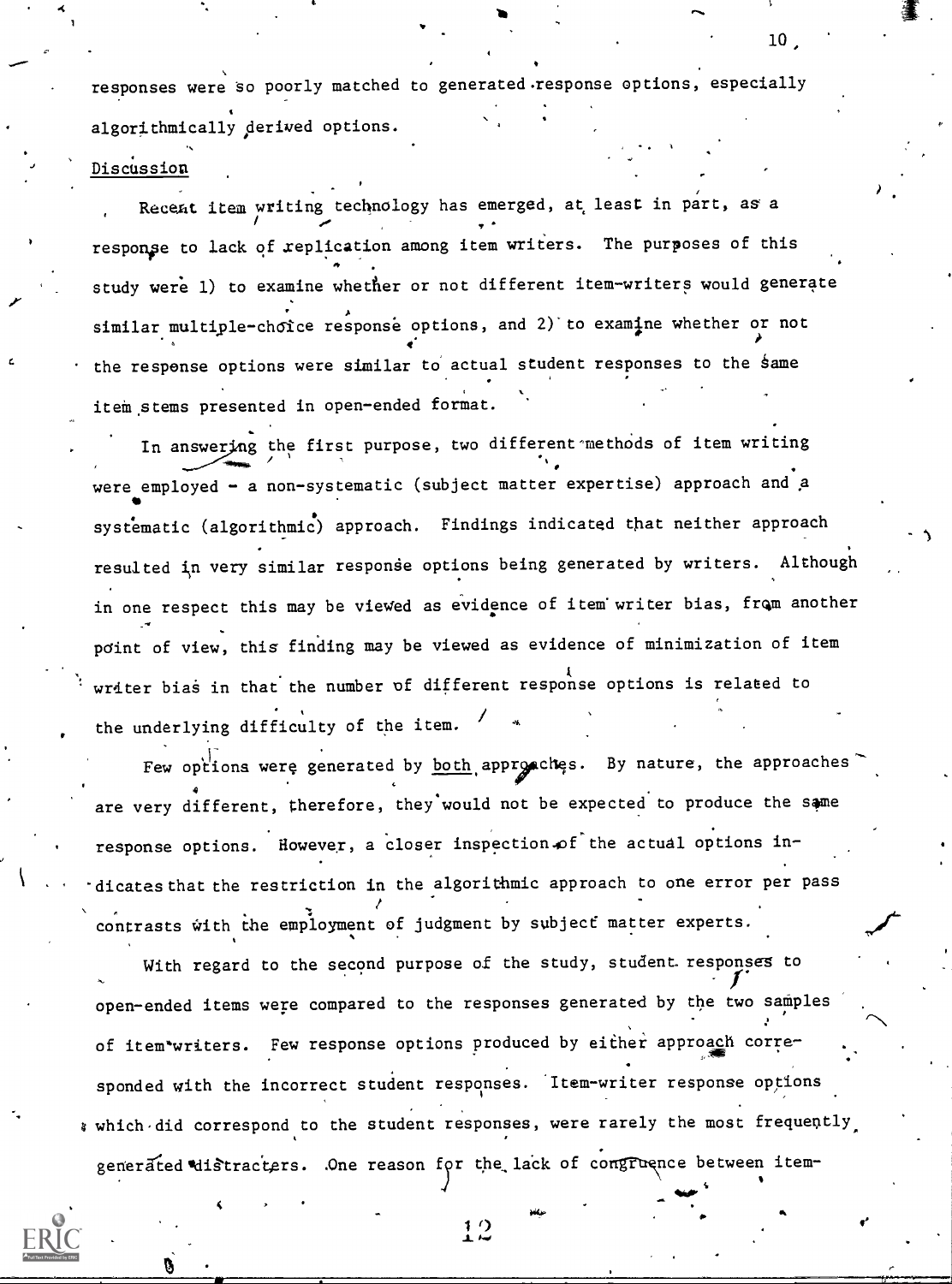writer generated options and student-responses was the variety of incorrect student responses.

Such variation in incorrect student responses makes it apparent that the use of multiple-choice ipems to test basic mathematics operations will not 'account for all student errors. Therefore, it is likely that scores on multiple-choice tests would be, inflated over scores on tests utilizing the same items in open-ended format. Students who might work problems incorrectly. in completion format, would in a multiple-choice test be signalled to  $k$ ework the problem (or guess) by the absence of an option matching their incorrect work.

 $\blacksquare$ .This final assumption is yet to be tested empirically. However, the present study provides initial data leading to such a conclusion, and highlights some of the problems likely to be encountered in attempting to, construct'"unbiased" multiple-choice tests. 4

c. <sup>J</sup>

 $4\bullet$  and  $\bullet$  and  $\bullet$ 

11-

4'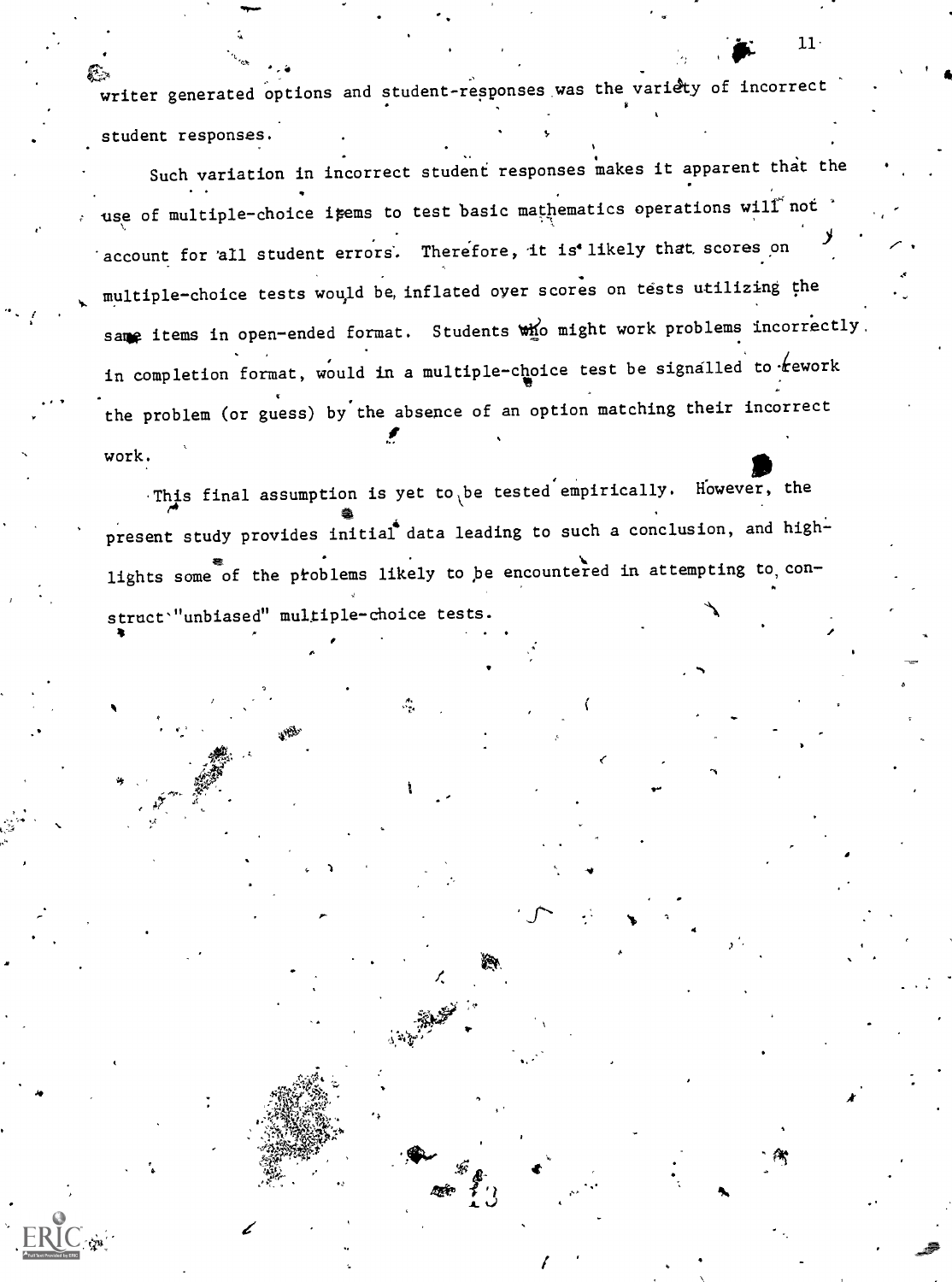#### References

 $\bullet$   $\bullet$   $\bullet$ 

I

Berk, R. A. The application' of structural facet theory to achievement test construction. Edugational Research Quarterly, 1978, 3, 63-72.

Bormuth, J. R. On the theory of achievement test items. Chicago, Ill.: University of Chicago Press, 1970.

, Durnin, J. and Scandura, J. M. An algorthmic approach to assessing behavioral potential, Comparison with item forms and hierarchical technologies. <u>Journal of Educational Psychology</u>, 1973, 65, 262- ...  $272.$ 

- Hively, W., Maxwell, G., Sension, D., and Lundin, S. Domain-referenced curriculum evaluation: A technical handbook and a case study from the MINNEMAST ptoject. Los Angeles: Center for the Study of Evaluation, UCLA, 1973:'
- Popham, W. J. Educational evaluation. Engtewood Cliffs, N.J.: Prentice-Hall, 1975.
- Roid, G. and Haladyna, T. A comparison of several linguistic-based, multiple-choice item writing algorithms. Paper presented at the annual meeting of the American Educational Research<sup>7</sup>Association, Totonto, March, 1978.
- Roid', G. and Haladyna, T.  $\ell$ The emergence of an item-writing technology. Review of Educational Research, 1980, 50, 293-314.

Tiemann, P. W. and Markle, S. M. Analyzing instructional'content: A guide to instruction and evaluation. Champaign, Ill:: Stipes Publishing Co., 1978.

 $14$ 

I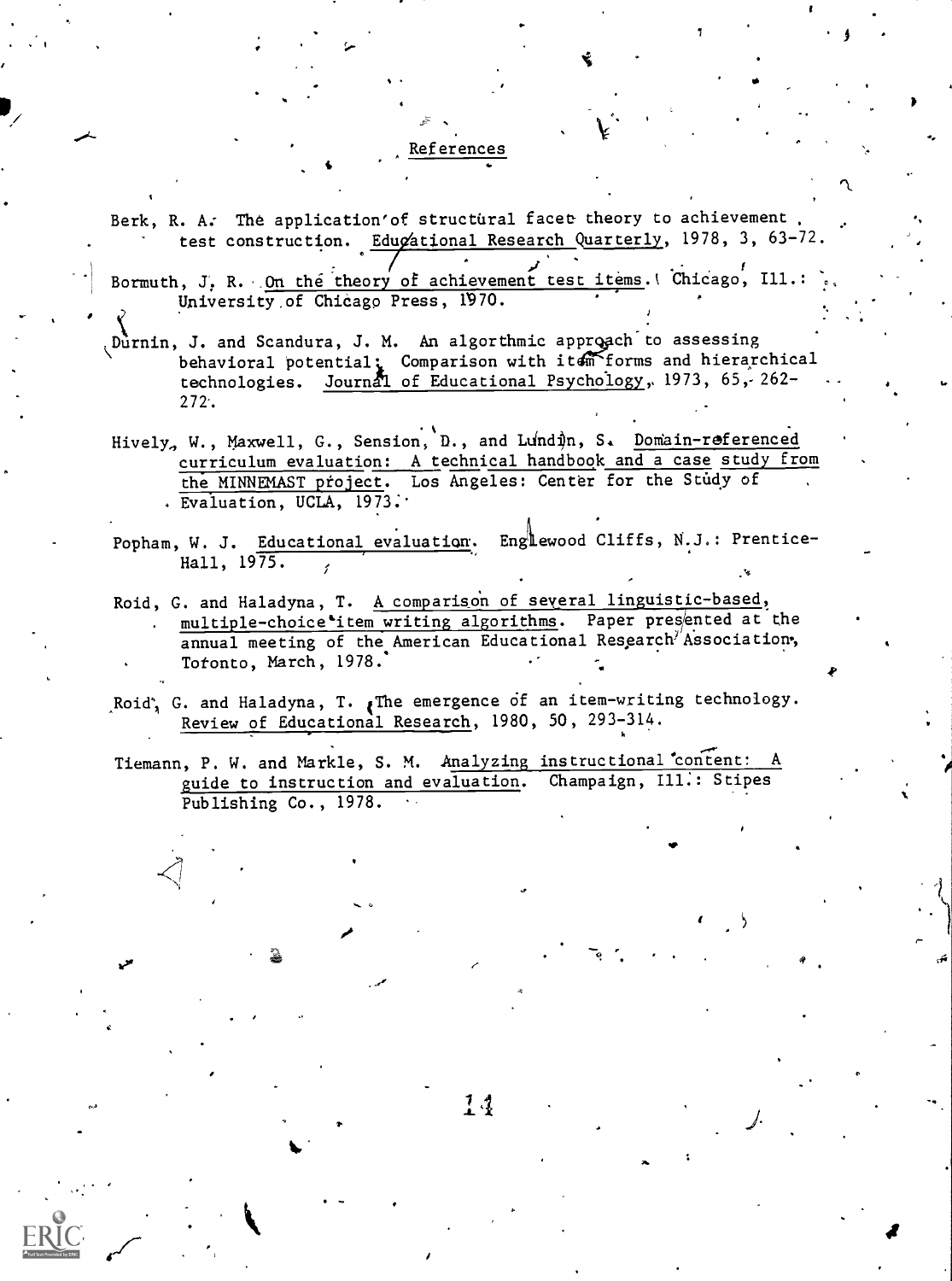## $\begin{array}{c}\n\text{Table 1} \\
\end{array}$

Number and Percentage of Different Response Options<br>Generated by Non-Systematic and Systematic Approaches

|                         |                                                       |                      | Approach to the Generation of Response Options |                      |  |  |
|-------------------------|-------------------------------------------------------|----------------------|------------------------------------------------|----------------------|--|--|
|                         | s<br>Algorithmic Approach<br>Subject Matter Expertise |                      |                                                |                      |  |  |
| <b>ITEM</b>             | (N different/N written)                               | percent<br>different | (N different/N written)                        | percent<br>different |  |  |
| $\mathbf 1$             | (7/12)                                                | 58%                  | (10/12)                                        | 83%                  |  |  |
| $\overline{\mathbf{c}}$ | (8/12)                                                | 66%                  | (10/12)                                        | 83%                  |  |  |
| $3^{''}$                | (7/12)                                                | 58%                  | (11/12)                                        | 92%                  |  |  |
| $\frac{4}{3}$           | (7/12)                                                | 58%                  | (8/12)                                         | 66%                  |  |  |
| 5                       | (8712)                                                | 66%                  | (9/12)                                         | 75%                  |  |  |
| 6                       | (6/11)                                                | 55%                  | (6/12)                                         | $\mathsf{L}50\$      |  |  |
| 7                       | (8/12)                                                | 66%.                 | (8/12)                                         | 66%                  |  |  |
| 8                       | (6/12)                                                | 50                   | (8/12)                                         | 66%                  |  |  |
| 9                       | (8/12)                                                | 66%                  | (7/12)                                         | 58%                  |  |  |
| 10                      | (8/12)                                                | 66%                  | $(9/12)$ .                                     | 75%                  |  |  |
| 11                      | (9/12)                                                | 75%                  | (10/12)                                        | 83%                  |  |  |
| 12                      | (10/11)                                               | 91%                  | (11/12)                                        | 92%                  |  |  |
| 13                      | (7/12)                                                | 58%                  | (9/12)                                         | 75%                  |  |  |
| 14                      | (10/12)                                               | 83%                  | (11/12)                                        | 92 <sub>8</sub>      |  |  |
| 15                      | (10/12)                                               | 83%                  | (10/12)                                        | 833                  |  |  |
| 16                      | (9/10)                                                | 90%                  | (9/10)                                         | 75%                  |  |  |
| 17                      | (10/12)                                               | 83%                  | (11/12)<br>٠                                   | 92%                  |  |  |
| , 18                    | (9/10)                                                | 90 <sup>5</sup>      | (11/12)                                        | .92%                 |  |  |
| 19                      | (8/12)                                                | 66%                  | (11/12)                                        | 92%                  |  |  |
| 20                      | (11/12)                                               | 92%                  | (12/12)                                        | 100%                 |  |  |
| TOTAL                   | (166/234)                                             | 71%                  | (191/240)                                      | 60%                  |  |  |
|                         |                                                       |                      |                                                |                      |  |  |

 $\frac{1}{2}$ 

 $\sqrt{ }$ 

RIC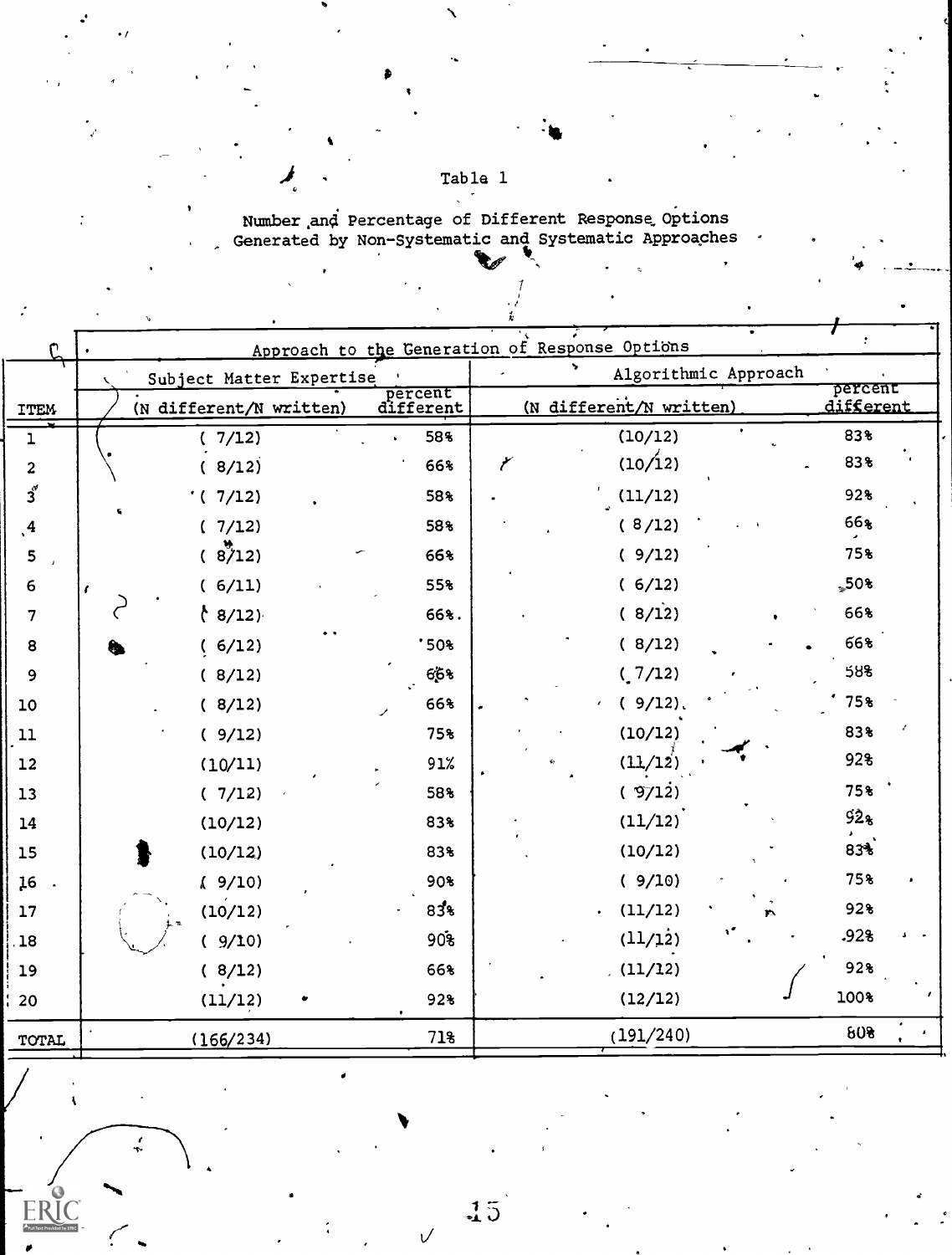# "Number Each of Different Response Options Generated Systematic and Systematic Approaches\*

|                                  | Approach to Generation of Response Options                                                                                                                   |                                                                                                                                                        |
|----------------------------------|--------------------------------------------------------------------------------------------------------------------------------------------------------------|--------------------------------------------------------------------------------------------------------------------------------------------------------|
|                                  | Subject Matter Expertise<br>(Number of Different Writers Deriving Option)                                                                                    | Algorithmic Approach<br>(Number of Different Response Options Derived)                                                                                 |
| [tem                             | 10 <sub>1</sub><br>$11^{12}$<br>9<br>$\boldsymbol{\beta}$<br>$\overline{2}$<br>3<br>5.<br>$\mathbf{Z}$<br>$\mathbf{1}$<br>4<br>6                             | 11<br>8 <sub>l</sub><br>12<br>$\overline{2}$<br>$4 \quad 5 \quad 6$<br>9<br>$\mathbf{3}$<br>7 <sub>1</sub><br>10<br>$\mathbf{1}$                       |
| $\mathbf{1}$                     | $\frac{1}{4}$<br>$\overline{2}$<br>$2 \sqrt{1}$<br>$1 \cdot 1$<br>$\mathbf{1}$                                                                               | $\cdot$ 1.<br>$\mathbf{1}$<br>1<br>$2^+$                                                                                                               |
| $\frac{1}{2}$<br>$\bullet$       | 3 <sup>1</sup><br>$\cdot$ 3<br>$1^\circ$ , 1.<br>1<br>1<br>1                                                                                                 | $^{\circ}1$<br>$\overline{2}$<br>$\overline{2}$<br>$\mathbf{I}$<br>$\mathbf{1}$<br>$\mathbf{1}$<br>$\mathbf{1}$<br>$1 \cdot 1$                         |
| $3 \cdot$                        | $\overline{2}$<br>3 <sup>1</sup><br>3 <sub>l</sub><br>$1 \cdot 1$<br>1<br>1.                                                                                 | $\mathbf{1}$<br>$\overline{1}$<br>$\overline{2}$<br>$\mathbf{1}$<br>$\mathbf{1}$<br>$\mathbf{1}$<br>1<br>$\mathbf{1}$<br>$1 -$<br>-1                   |
| $4^\circ$                        | $\overline{\mathbf{3}}$<br>$\boldsymbol{2}$<br>$\mathbf{3}$<br>$\mathbf{1}$<br>1<br>1                                                                        | $\bullet$ .<br>$\mathbf 1$<br>$\mathbf{1}$<br>$\mathbf{1}$<br>2<br>$\mathbf{1}$<br>$\mathbf{1}$<br>1<br>.4                                             |
|                                  | $\overline{2}$<br>$\mathbf{1}$<br>2 <sup>1</sup><br>$\mathbf{3}$<br>$\bf{1}$<br>$\cdot 1$<br>1                                                               | $2 \cdot \sqrt[2]{2}$<br>$\mathbf{1}^{\dagger}$<br>$1^\circ$<br>$\mathbf{1}$<br>$\mathbf{1}$<br>$\overline{2}$<br>$\mathbf{1}$<br>$\overline{1}$       |
| $\boldsymbol{6}$                 | $\mathbf{1}$<br>$3 \cdot 1$<br>$\mathbf{1}$<br>4<br>$\mathbf{1}$                                                                                             | $1 \cdot 4$<br><b>The Second</b><br>$^{\circ}1$<br>$\overline{\mathbf{3}}$<br>$\overline{2}$<br>4                                                      |
| $\overline{7}$                   | 3 <sup>1</sup><br>1, 1<br>$\pm 1$<br>$\mathbf{1}$<br>$\mathbf{3}$<br>$\mathbf{1}$<br>$\mathbf 1$                                                             | $\bullet$<br>$\overline{2}$<br>$1 - 1$<br>$\overline{2}$<br>$\overline{2}$<br>$\mathbf{1}$<br>$\overline{2}$<br>$\mathbf{1}$                           |
| $\bf 8$<br>$\tilde{\phantom{a}}$ | $\cdot$ 3<br>$\mathbf{3}$<br>3 <sup>1</sup><br>$\mathbf{1}$<br>$\mathbf{1}$<br>1                                                                             | $\dot{2}$<br>$\mathbf{1}$<br>2 <sub>1</sub><br>$\mathbf{1}$<br>$\mathbf{3}$<br>$\mathbf 1$<br>1<br>1                                                   |
| 9.                               | $1^{\circ}$<br>2 <sup>1</sup><br>$\mathbf{1}$<br>$\mathbf{1}$<br>$\mathbf{1}$<br>$\frac{1}{4}$<br>$1_{\gamma}$ , 1                                           | $\mathbf{3}$<br>$\overline{2}$<br>$\mathbf{2}$<br>$\mathbf{1}$<br>$\mathbf{1}$<br>$\mathbf{1}$<br>$\mathbf{1}$                                         |
| LO.                              | $\mathbf{1}$<br>$\overline{3}$<br>$\mathbf{1}$<br>$\mathbf{1}$<br>$\mathbf{1}$<br>$1 - 1$<br>$\mathbf{3}$                                                    | $\overline{2}$<br>$\boldsymbol{2}$<br>$\mathbf 1$<br>$\overline{2}$<br>$\mathbf 1$<br>$\mathbf{1}$<br>$\mathbf{1}$<br>1                                |
| $\overline{1}$                   | $\bullet$<br>$2^{\circ}$<br>$\mathbf{3}$<br>$\mathbf{1}$<br>$\Delta \leq 1 \leq 1$<br>$\mathbf{1}$<br>$\mathbf{1}$<br>-1<br>$\mathcal{L}$                    | 1/<br>$\mathbf{1}$<br>$\overline{2}$<br>$\overline{2}$<br>$\mathbf{1}$<br>$\mathbf{1}$<br>$\mathbf{1}$<br>$\mathbf{1}$<br>$\mathbf{1}$<br>$\mathbf{1}$ |
| $\bullet$<br>$\overline{12}$     | $\frac{1}{1}$<br>$\cdot$ 2<br>$\overline{2}$<br>$\mathbf{1}$<br>$\mathbf{1}$<br>$\mathbf{1}$<br>$\mathbf{1}$<br>$\mathbf{1}$<br>$\mathbf{1}$<br>$\mathbf{1}$ | $\mathbf{L}$<br>$\overline{1}$<br>$\mathbf{1}$<br>$\overline{2}$<br>$\mathbf{1}$<br>$\mathbf{1}$<br>$\mathbf{1}$<br>$\mathbf{1}$<br>1<br>1             |
| 13                               | 2 <sup>1</sup><br>$\overline{2}$<br>$\mathbf{J}^{\prime}$<br>$\cdot$ 2<br>3<br>$\mathbf{1}$<br>$1, \cdot$<br>$\bullet$                                       | $\mathbf{1}$<br>$\mathbf{1}$<br>$\mathbf{1}$<br>$\overline{c}$<br>$\overline{\mathbf{3}}$<br>$\mathbf 1$<br>$\mathbf{1}$<br>$\bf{1}$<br>1              |
| $\frac{14}{1}$                   | $\overline{2}$<br>2 <sup>1</sup><br>$\mathbf{1}$<br>$\mathbf{1}$<br>$\mathbf{1}$<br>$1 \cdot 1$<br>$\mathbf{1}$<br>$\mathbf{1}$<br>1                         | $\mathbf{f}$<br>$\mathbf 1$<br>$\bf 1$<br>$\frac{1}{2}$ .<br>$\mathbf{1}$<br>$\mathbf 1$<br>$\overline{2}$<br>1<br>1<br>1<br>1                         |
| $\bullet$                        | A<br>$\overline{2}$<br>$1 \cdot 1$<br>$\mathbf{1}$<br>$2 - 1$<br>$1 \t1$<br>$\mathbf 1$<br>$\mathbf{1}$                                                      | $\mathbf{1}$<br>$1\cdot$<br>$\mathbf{1}$<br>$\mathbf{1}$<br>1<br>$\overline{2}$<br>$\overline{2}$<br>$\mathbf{1}$<br>$\mathbf{1}$<br>1                 |
| $\frac{15}{16}$                  | ำ<br>$2 \ldots 1$<br>$\mathbf{1}$<br>1<br>$\frac{1}{2}$<br>$1 \cdot 1$<br>1                                                                                  | $\mathbf{1}$<br>$\mathbf{1}$<br>$^{\prime}$ 2<br>$\mathbf{1}$<br>$\overline{2}$<br>$\overline{2}$<br>$\mathbf{1}$<br>1                                 |
| 17                               | $\overline{2}$<br>$\mathbf{1}$<br>$2^{\circ}$<br>$\cdot 1$<br>$\mathbf{1}$<br>$\mathbf{1}$<br>$\mathbf{1}$<br>$\mathbf{1}$<br>$\mathbf{1}$<br>$\mathbf{1}$   | $\mathbf{1}$<br>$\mathbf{1}$<br>$\mathbf{1}$<br>$\mathbf{1}$<br>$\mathbf{1}$<br>$\mathbf{1}$<br>$\overline{c}$<br>$1 \cdot 1$<br>$\mathbf{1}$<br>1     |
| 18                               | $1 \cdot \cdot$<br>$\overline{2}$<br>$\mathbf{1}$<br>$\mathbf{1}$<br>$\mathbf{1}$<br>$1 \cdot 1 \cdot 1$<br>$\mathbf{1}$                                     | $\mathbf{1}$<br>$\mathbf{1}$<br>$\mathbf{1}$<br>$\overline{2}$<br>$\mathbf{L}^1$<br>$\mathbf{1}$<br>1<br>1<br>1<br>$\mathbf{1}$<br>1                   |
| 19                               | 1'1<br>$\mathbf{3}$<br>3 <sup>1</sup><br>$\mathbf{1}$<br>$\mathbf{1}$<br>$1 - \epsilon$<br>1<br>$\bullet$                                                    | $\mathbf{1}$<br>1<br>$2 \cdot 1$<br>$1 \quad 1$<br>1<br>1                                                                                              |
| $20 - 1$                         | $\mathbf{1}$<br>$\mathbf{.2}$<br>$\mathbf{1}$<br>$\mathbf{1}$<br>$\mathbf{1}$<br>$\mathbf{1}$                                                                | 1<br>$\mathbf{1}$<br>$\mathbf{1}$<br>$\mathbf{1}$<br>$\mathbf{1}$<br>Ĭ.<br>1<br>1<br>1                                                                 |
|                                  |                                                                                                                                                              |                                                                                                                                                        |

 $\frac{y}{2}$ 

Numbered response options do not necessarily correspond across approaches.

**FRI** 

ь

#### Table 2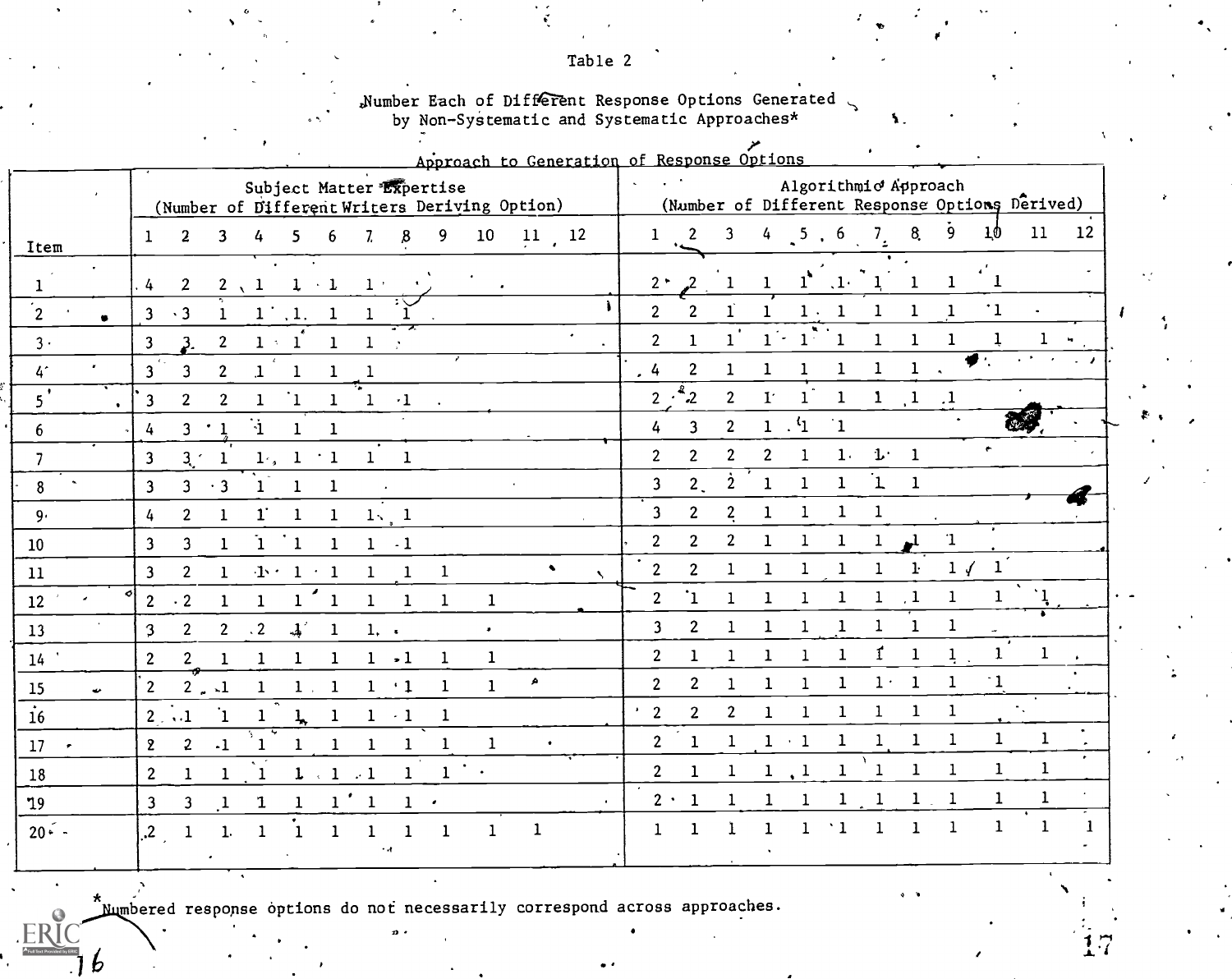Response Options Generated by Writers of Both Approaches<br>and Number of Writers for Each Approach Generating Option ÷.

| Item                    | Options Generated<br>by Writers of<br>Both Approaches       | Number of<br>'Subject Matter<br>Experts Generating Option | Number of Party<br>Algorithmic Approach<br>Writers Generating Option |
|-------------------------|-------------------------------------------------------------|-----------------------------------------------------------|----------------------------------------------------------------------|
| $\mathbf{1}$            | L<br>2                                                      | 1                                                         |                                                                      |
| $\overline{2}$          | 1                                                           |                                                           | 2<br>$\bullet$                                                       |
| $\overline{\mathbf{3}}$ | $\epsilon$<br>1<br>2                                        |                                                           |                                                                      |
| 4                       |                                                             |                                                           |                                                                      |
| $\sqrt{5}$              |                                                             |                                                           |                                                                      |
| $\overline{6}$          |                                                             | ¥                                                         |                                                                      |
| 7                       |                                                             | $\overline{3}$<br>$\omega$                                |                                                                      |
| $\overline{8}$          |                                                             |                                                           |                                                                      |
| 9                       |                                                             |                                                           |                                                                      |
| $\overline{10}$         | $\cdot_4$<br>٠                                              | I                                                         |                                                                      |
| $\overline{11}$         | ÷<br>2<br>3                                                 | $\overline{1}$<br>3<br>2                                  | $\mathbf{z}$<br>$\mathbf{1}$                                         |
| $\overline{12}$         | $\frac{1}{2}$<br>$\epsilon$<br>3                            | 1                                                         |                                                                      |
| $\frac{13}{14}$         | $\overline{1}$<br>$\mathbf{1}$                              | 3<br>$\overline{2}$                                       | 3<br>1<br>$\overline{c}$<br>$\epsilon$                               |
| $\overline{15}$         | $\overline{\mathbf{c}}$<br>$\overline{1}$<br>$\overline{2}$ | $\mathbf 1$<br>$\hat{q}$<br>$\mathbf{r}$<br>1             | 2                                                                    |
| $\overline{16}'$        | 3<br>$\overline{1}$<br>$\overline{2}$                       |                                                           | 1<br>2                                                               |
| <b>ERIC</b>             | 4                                                           | 2<br>$\mathcal{F}$<br>$\sum_{i=1}^{n}$                    | 2                                                                    |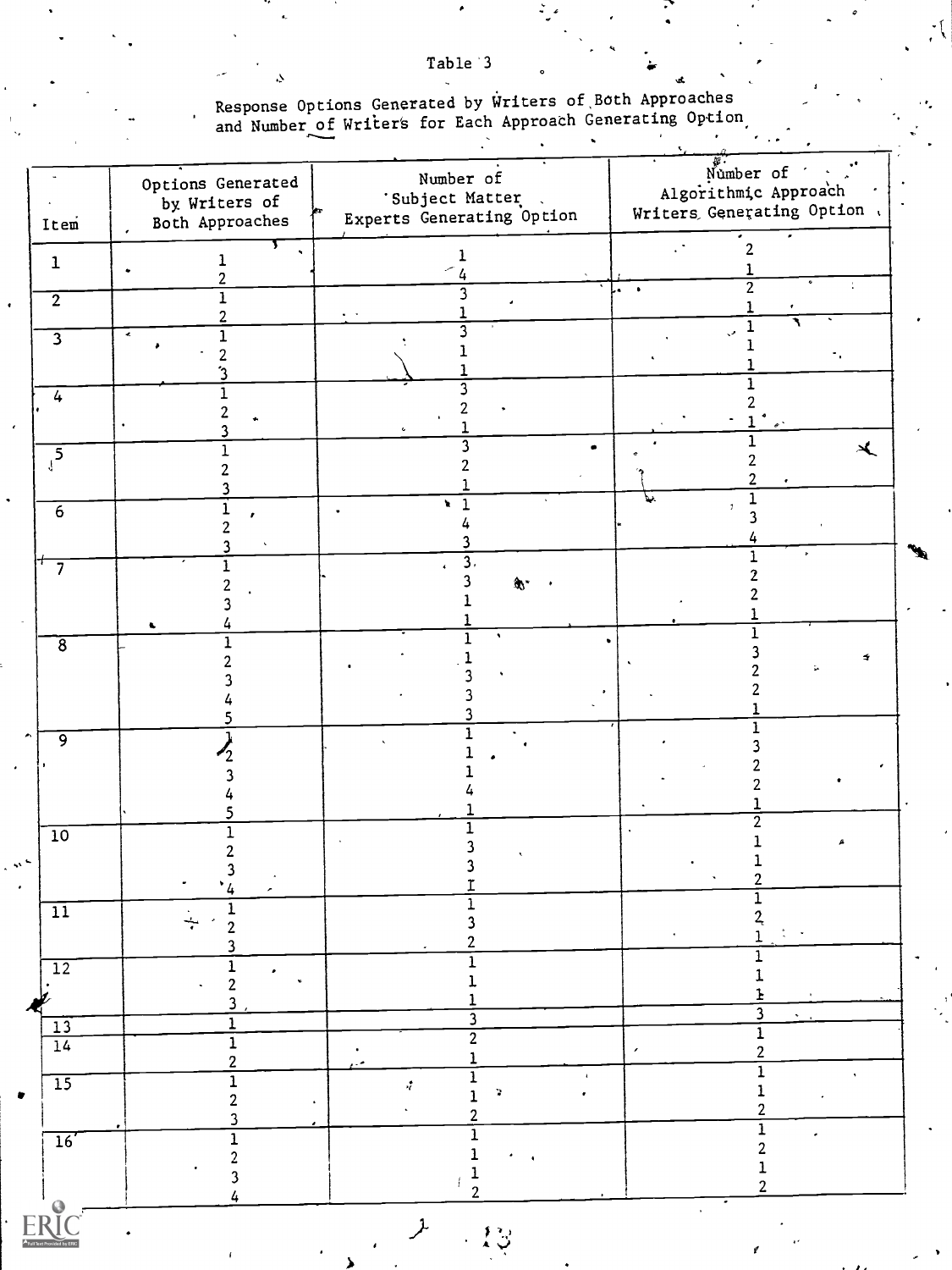### Table 3' (continued)

Response Options Generated by Writers of Both Approaches<br>and Number of Writers for Each Approach Generating Option ╱

| Item | Options Generated<br>by Writers of<br>Both Approaches | Number of<br>Subject Matter<br>Experts Generating Option. | Number of<br>Algorithmic Approach<br>  T Writers Generating Option |
|------|-------------------------------------------------------|-----------------------------------------------------------|--------------------------------------------------------------------|
| 17   |                                                       |                                                           |                                                                    |
| 18   |                                                       |                                                           |                                                                    |
|      |                                                       |                                                           |                                                                    |
| 20   |                                                       |                                                           |                                                                    |

 $\leftarrow$ 

ı.

 $12$ 



 $\mathbf{\dot{S}}$ 

 $\mathcal{G}_{\mathcal{F}}$ 

J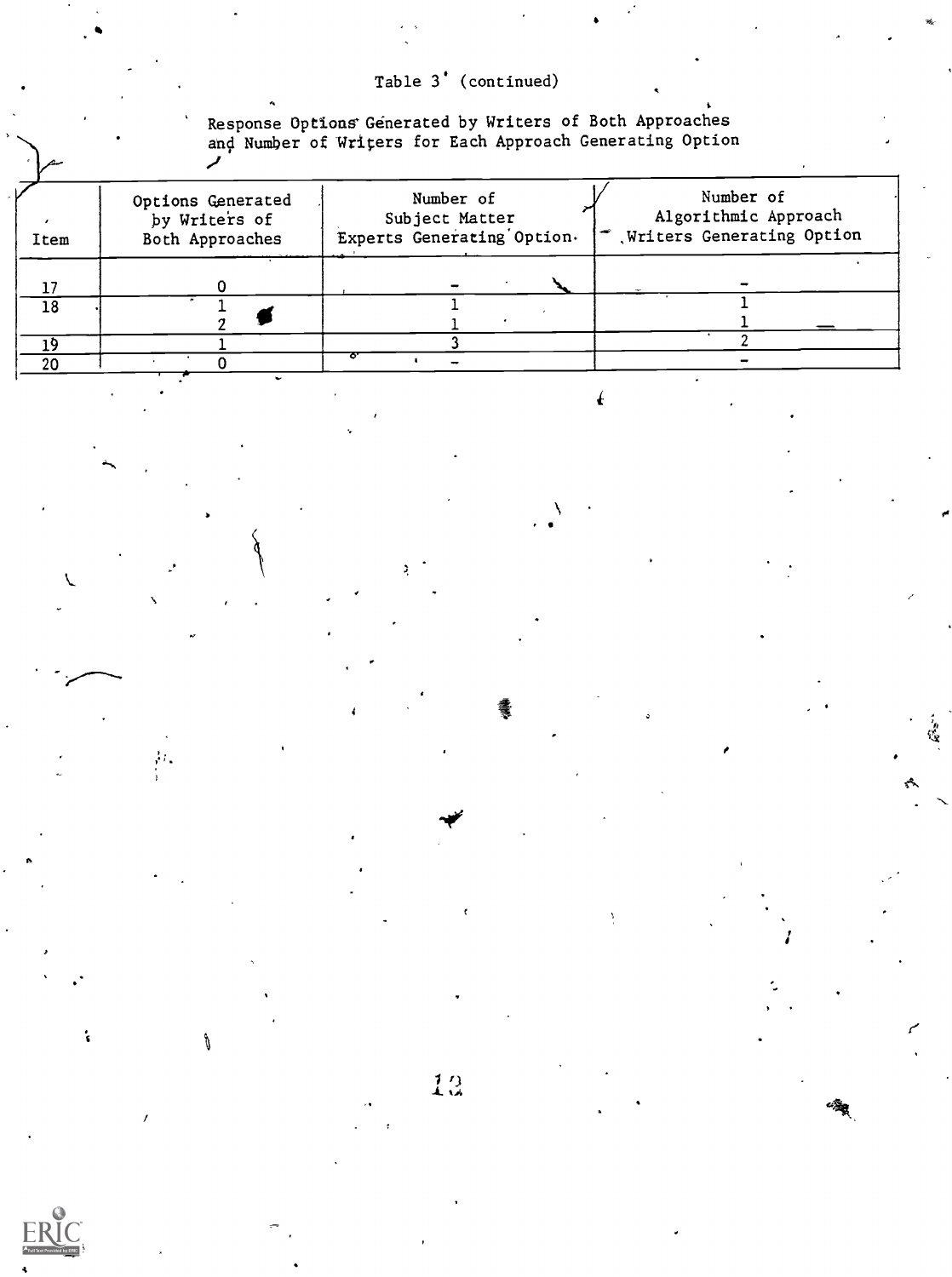Table 4

 $\overline{\mathcal{U}}$ 

Number and Percentage of Incorrect Student Responses<br>Matching Distracters Generated by Non-Systematic and Systematic Approaches

| Į |  |
|---|--|

|               | <b>NUMBER</b>    | చ∗<br>Approach to the Generation of Response Options |                                   |                             |                 |
|---------------|------------------|------------------------------------------------------|-----------------------------------|-----------------------------|-----------------|
|               | INCORRECT        | Subject Matter Expertise                             |                                   | Algorithmic Approach        |                 |
| <b>ITEM</b>   | <b>RESPONSES</b> | ${\bf N}$<br>$\mathbf{v}$                            | $\mathbf{S}$                      | $\mathbf N$                 | $\pmb{\hat{s}}$ |
| ı             | 12               | 4                                                    | 33%                               | $\bullet$<br>$\overline{7}$ | 58%             |
| 2             | 25               | 1                                                    | 4%                                | 6                           | 24%             |
| 3             | ${\bf 18}$       | 2                                                    | $\hat{\mathbf{11}}$               | 9                           | $5\%$           |
| 4             | 17               | 5                                                    | 29%                               | 7                           | 41%             |
| 5             | 52               | 0                                                    |                                   | 4                           | 8%              |
| 6             | $13\,$           | 1                                                    | 8%                                | $\overline{\mathbf{c}}$     | 15%             |
| 7             | 26<br>∕          | $\overline{c}$                                       | 8%                                | 5                           | 19%             |
| 8             | .38              | 19                                                   | $50$ <sup><math>\sim</math></sup> | 17                          | 45%.            |
| 9             | 31               | 12                                                   | 39%                               | ${\bf 12}$                  | 39%             |
| $10\,$        | 31 <sup>′</sup>  | 14                                                   | 45%<br>諫                          | 13.                         | 42%             |
| $\mathbf{11}$ | 20               | 3                                                    | 15%                               | $\mathbf 1$                 | 5 <sup>3</sup>  |
| 12            | e s<br>27        | 5                                                    | 19%.                              | 11                          | $41\% + ^{2}$   |
| 13            | 69               | 3.                                                   | 4%                                | 8                           | 12%             |
| 14            | 61               | 9                                                    | 15%                               | 9                           | 15%             |
| 15            | 71<br>dia, ac    | 5                                                    | $7\%$                             | $\overline{7}$              | 10%<br>٠        |
| $16\,$        | 34               | 8                                                    | 24%                               | ${\bf 10}$                  | 29%             |
| ${\bf 17}$    | 56               | ı                                                    | 2 <sub>3</sub>                    | $18$                        | 32%             |
| ${\bf 18}$    | 56               | 2                                                    | 4%                                | 4                           | .7%             |
| 19            | 72               | ٦2.                                                  | 17%                               | 7                           | 10%             |
| 20            | 92<br>٠          | $\mathbf{1}$                                         | $1\%$                             | 5                           | $5\%$           |
| TOTAL         | 821              | 109                                                  | 13%                               | 162<br>$\mathbf x$          | 20%             |